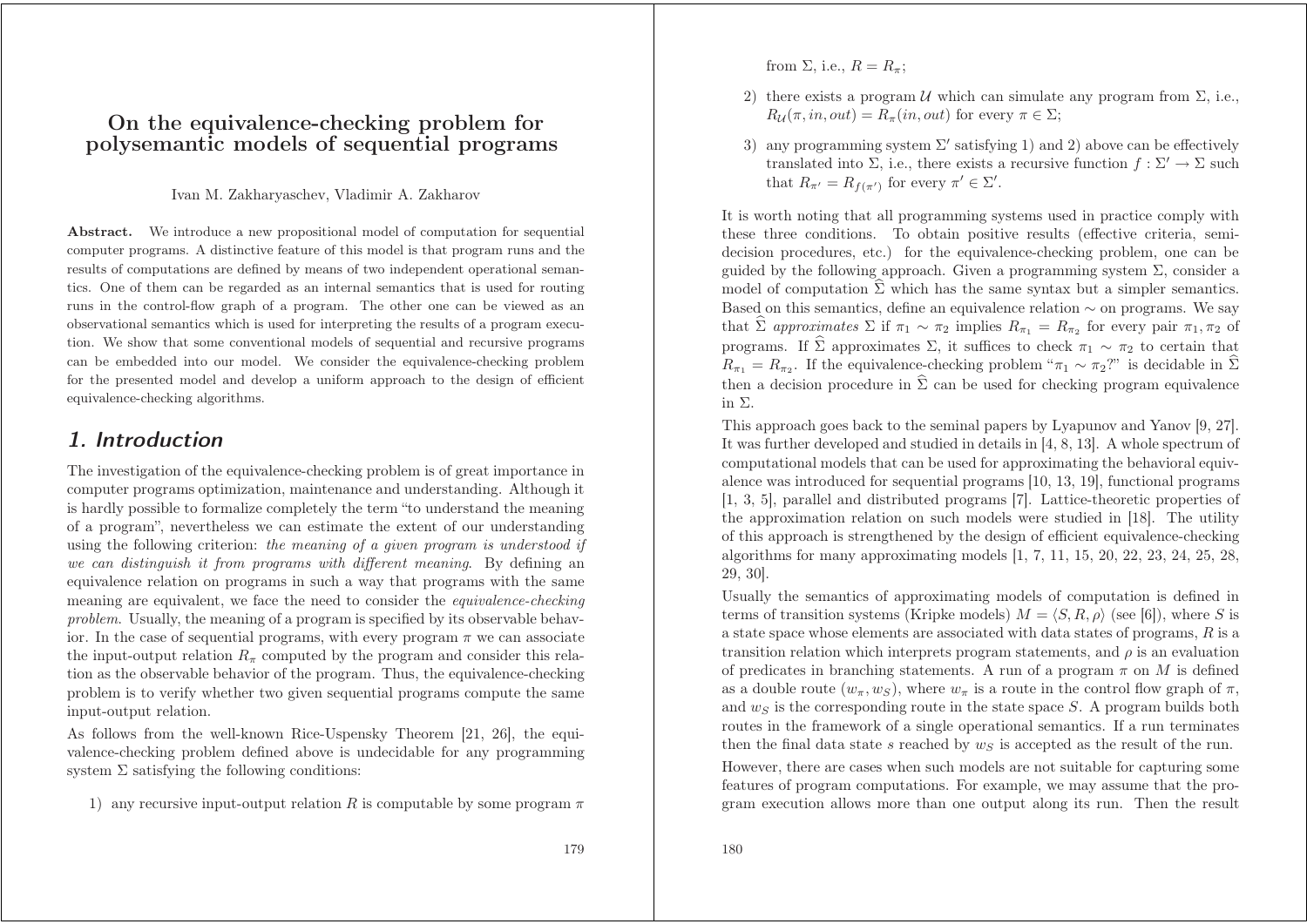of computation is specified not only by its final data state, but also by some intermediate data states traversed by this run in S. Moreover, in functional programming (see  $[2, 17]$ ), an execution of a program may consist of the interleaving of explicit data transformations (numerical computation steps) and transformations of function terms (symbolic or "lazy" computation steps). The latter requires an alternative operational semantics which is defined in terms of rewriting rules. Thus, in studying the equivalence-checking problem by means of approximating models there are cases when it is suitable to deal with models of programs supplied with different semantics.

In this paper we introduce <sup>a</sup> new propositional model of computation for sequential computer programs. A distinctive feature of this model is that program runs and the results of computations are defined by means of two independent operational semantics. One of them can be regarded as an internal semantics that is used for routing runs in the control-flow graph of <sup>a</sup> program. The other one can be viewed as an observational semantics which is used for interpreting the results of <sup>a</sup> program execution. We show that some conventional models of sequential and recursive programs (Yanov schemes with input-output statements, linear recursive monadic schemes) can be embedded into our model. We consider the equivalence-checking problem for the presented model and develop <sup>a</sup> uniform approach to the design of efficient equivalence-checking algorithms.

The paper is organized as follows. In Section 2 we introduce the basic concepts of our model, the syntax and the semantics of generalized propositional sequential programs (GPSP). Both syntax and semantics of GPSPs are defined in terms of transition systems. In Section 3 we show that some known models of computation used in studying the equivalence-checking problem can be uniformly embedded into GPSP models. Finally, in Section 4 we present <sup>a</sup> uniform approach to the equivalence-checking problem for GPSP. This approach extends the criteria system techniques used in [28, 29] for designing efficient equivalence-checking algorithms.

# 2. Preliminaries

We begin by defining the syntax and the semantics of generalized propositional sequential programs (GPSP).

### 2.1. Syntax of GPSPs

Fix two finite alphabets  $\mathcal{A} = \{a^1, \ldots, a^N\}, \mathcal{B} = \{p^1, \ldots, p^K\}$  and an infinite alphabet  $\mathcal{P} = \{F_1, F_2, \dots\}.$ 

The elements of A are called *basic actions*. Intuitively, basic actions stand for

elementary built-in procedures. A finite sequence of basic actions is called <sup>a</sup> *basic term*. The set of all basic terms is denoted by  $A^*$ . We write  $\lambda$  for the empty sequence of actions and call it the *empty term*. As usual, we denote by |t| the length of a term t, and by  $t_1t_2$  the concatenation of  $t_1$  and  $t_2$ . We also have a basic action **stop** not included in  $A$  – it corresponds to the statement that terminates each computation of <sup>a</sup> program.

The elements of B are called *basic predicates*. Each basic predicate stands for an elementary built-in relation on program data. A tuple  $\langle \sigma_1, \ldots, \sigma_k \rangle$  of truthvalues of basic predicates is called <sup>a</sup> *condition*. The set of all conditions is denoted by C. We write  $c_1, c_2, \ldots$  for generic elements from C. Since the set of primitive relations used in programs is finite and fixed, the internal structure of conditions is of no importance.

The elements of P are called *procedures*. Depending on the type of programming system (imperative or functional) whose programs are approximated by GPSP, procedures may be thought of either as points in control flow graphs of imperative programs, or as names of procedures and functions defined in recursive programs.

**Definition 1.** *By <sup>a</sup>* (deterministic) generalized propositional sequential program (GPSP*, for short* ) *over sets* A*,* C*,* P *we mean <sup>a</sup> finite labeled transition*  $system\ \pi = \langle \mathcal{P}_{\pi},\,\text{\textit{entry}},\,\text{\textit{exit}},T,B \rangle,\,\,where$ 

- $\mathcal{P}_{\pi}$  denotes the set of procedures used in  $\pi$ ;
- *entry is the* initial point *of the program;*
- *exit is the* terminal point *of the program;*
- $T: (\mathcal{P}_{\pi} \cup \{entry\}) \times \mathcal{C} \rightarrow (\mathcal{P}_{\pi} \cup \{exit\})$  *is a* transition function;
- $B: (\mathcal{P}_{\pi} \cup \{\text{entry}\}) \times \mathcal{C} \rightarrow \mathcal{A}^*$  *is a* binding function.

A transition function represents the control flow of <sup>a</sup> program, whereas <sup>a</sup> binding function associates with each transition <sup>a</sup> block of basic actions. Given <sup>a</sup> sequence of conditions  $c_1, c_2, \ldots, c_{n-1}$ , we say that a sequence of procedures  $F_1, F_2, \ldots, F_n$  is a  $\langle c_1, c_2, \ldots, c_{n-1} \rangle$ -trace from  $F_1$  to  $F_n$  in a program  $\pi$  if  $F_1 \in \mathcal{P}_{\pi} \cup \{\textbf{entry}\}\$ and  $F_{i+1} = T(F_i, c_i)$ , for every  $i, 1 \leq i < n$ . This means that  $F_1, F_2, \ldots, F_n$  is a trace routed by conditions  $c_1, c_2, \ldots, c_{n-1}$  in the transition system. If  $F_1 =$ **entry** and  $F_n =$ **exit** then the trace is called *complete.* We extend the binding function to the traces of a GPSP  $\pi$  by assuming that  $B(F_1, c_1, c_2, \ldots, c_{n-1}) = B(F_1, c_1)B(F_2, c_2) \ldots B(F_{n-1}, c_{n-1}).$  By the size  $|\pi|$ of  $\pi$  we mean the number  $|\mathcal{P}_{\pi}| + \sum_{P \in \mathcal{P}_{\pi}} \sum_{c \in \mathcal{C}} |B(P, c)|$ .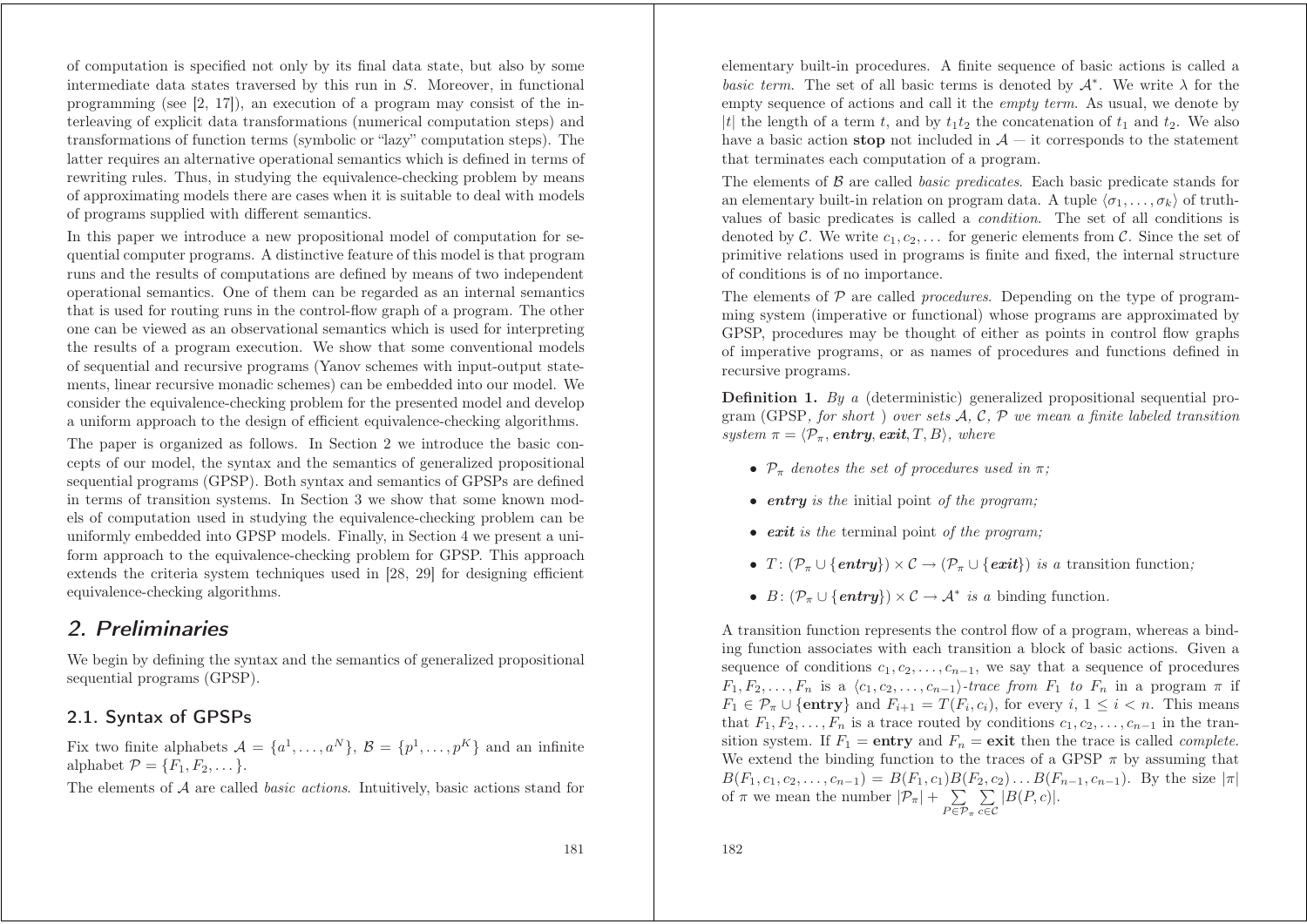Given a GPSP  $\pi$  and two procedures  $F' \in \mathcal{P}_{\pi} \cup \{\text{entry}\},\ F'' \in \mathcal{P}_{\pi} \cup \{\text{exit}\},\$ we say that  $F'$  refers to  $F''$  if there exists a trace from  $F'$  to  $F''$ . A procedure F in  $\mathcal{P}_{\pi}$  is called

- *self-referenced* if F refers to itself;
- *marginal* if F does not refer to any self-referenced procedure in  $\pi$ ;
- *pre-marginal* if F is non-marginal, but there exists a condition c such that  $T(F, c)$  is marginal procedure;
- *terminated* if F refers to exit.

#### 2.2. Dynamic frames and models

The semantics of programs is defined by means of dynamic Kripke structures (frames and models) (see [6]).

**Definition 2.** *A* dynamic deterministic frame *(or simply <sup>a</sup>* frame*) over the set of basic actions* A *is a triple of the form*  $\mathcal{F} = \langle S, s_0, Q \rangle$ *, where* 

- S *is <sup>a</sup> non-empty set of* data states*,*
- $s_0$  *is the* initial state,  $s_0 \in S$ ,
- $Q: S \times A \cup \{\text{stop}\} \rightarrow S$  *is an* updating function.

For all  $a \in \mathcal{A}, s \in S$ , the state  $Q(s, a)$  is interpreted as the result of application of the action  $a$  to the data state s. The updating function  $Q$  can be naturally extended to the set  $\mathcal{A}^*$  of basic terms:  $Q^*(s,\lambda) = s$ ,  $Q^*(s, ta) = Q(Q^*(s,t), a)$ . A state s'' is said to be *reachable* from s' if  $s'' = Q^*(s', t)$  for some  $t \in A^*$ (notation:  $s' \sqsubseteq s''$ ). We also write  $s' \sqsubset s''$  if  $s'' = Q^*(s', t)$  for some  $t \in A^*, t \neq t$  $\lambda$ . If  $\Box$  is a partial order on S, then the frame  $\mathcal F$  is called *ordered*.

Denote by  $[t]_F$  the state  $s = Q^*(s_0, t)$  reachable from the initial state by means of a basic term t. As usual, the subscript  $\mathcal F$  will be omitted when the frame is understood. Since we will deal only with data states reachable from the initial state, it is assumed that every state  $s \in S$  is reachable from the initial state  $s_0$ , i.e.,  $S = \{ [t] : t \in \mathcal{A}^* \}.$ 

A frame  $\mathcal{F}_s = \langle S', s, Q' \rangle$  is said to be a *subframe* of  $\mathcal{F} = \langle S, s_0, Q \rangle$  induced by a state  $s \in S$  if  $S' = \{Q^*(s,t) : t \in \mathcal{A}^*\}\$ and  $Q'$  is the restriction of Q to S'. A frame  $\mathcal F$  is called

• a *semigroup* if  $\mathcal F$  can be mapped homomorphically onto every subframe  $\mathcal{F}_s$ ,

• *universal* if  $[t^1] = [t^2]$  implies  $t^1 = t^2$  for every pair  $t^1, t^2 \in \mathcal{A}^*$ .

Taking the initial state  $s_0 = [\lambda]$  for the unit, one may regard a semigroup frame F as a finitely generated monoid  $\langle S, * \rangle$  such that  $[t_1] * [t_2] = [t_1t_2]$ . In what follows we will say that the frame  $F$  *is associated* with this monoid. Clearly, the universal frame U is associated with the free monoid on A. If  $\mathcal F$  is an ordered semigroup frame then the unit element  $[\lambda]$  is irreducible, e.g.,  $[\lambda] = [t_1t_2]$  implies  $t_1 = t_2 = \lambda$ .

**Definition 3.** *A* dynamic deterministic model for GPSP *(or simply <sup>a</sup>* GPSPmodel*)* over the sets of basic actions A and conditions C is a triple  $M_G =$  $\langle \mathcal{F}, \mathcal{E}, \xi \rangle$  *such that* 

- $\mathcal{F} = \langle S, s_0, Q \rangle$  and  $\mathcal{E} = \langle R, r_0, P \rangle$  are frames over A,
- $\xi: S \rightarrow C$  *is a* valuation function *indicating* for every data state  $s \in S$  $a$  *condition*  $c \in \mathcal{C}$  *which is satisfied at s.*

#### 2.3. Equivalence-checking problem for GPSPs

**Definition** 4. Let  $\pi = \langle \mathcal{P}_{\pi}, \text{entry}, \text{exit}, T, B \rangle$  be some GPSP over the sets of *basic* actions A and conditions C, and  $M_G = \langle \mathcal{F}, \mathcal{E}, \xi \rangle$  be a GPSP-model based *on* frames  $\mathcal{F} = \langle S, s_0, Q \rangle$  and  $\mathcal{E} = \langle R, r_0, P \rangle$ . Then a finite or infinite sequence *of quadruples*

$$
\rho = (F_1, c_1, s_1, r_1), (F_2, c_2, s_2, r_2), \dots, (F_i, c_i, s_i, r_i), \dots,
$$
\n(1)

*where for every i,*  $i > 1$ *,*  $F_i \in \mathcal{P}_{\pi} \cup \{$ *entry*,  $c_i \in \mathcal{C}, s_i \in S, r_i \in R$ *, is called a* run of  $\pi$  on  $M_G$  *if* 

- *1.*  $F_1 = \text{entry}, s_1 = [\lambda]_F, r_1 = [\lambda]_E, c_1 = \xi(s_1)$ ;
- 2. *for every*  $i, i \geq 2$ *, one of the following alternatives holds:* 
	- *either*  $F_i = \textbf{exit}$  and  $(F_i, c_i, s_i, r_i)$  is the last quadruple in (1),
	- *or*  $F_i \neq \boldsymbol{exit}$  and

$$
F_{i+1} = T(F_i, c_i),
$$
  
\n
$$
s_{i+1} = [B(F_1, c_1, c_2, \dots, c_i)]_{\mathcal{F}}, r_{i+1} = [B(F_1, c_1, c_2, \dots, c_i)]_{\mathcal{E}},
$$
  
\n
$$
c_{i+1} = \xi(s_{i+1}).
$$

If  $\rho$  is finite and  $(F_n, c_n, s_n, r_n)$  is its last element, we say that  $\rho$  *terminates* having the state  $r = P(r_n, \text{stop}) \in R$  as the *result* of the run  $\rho$ . If  $\rho$  is an infinite sequence, we say that ρ *loops* and has no results. Since GPSPs and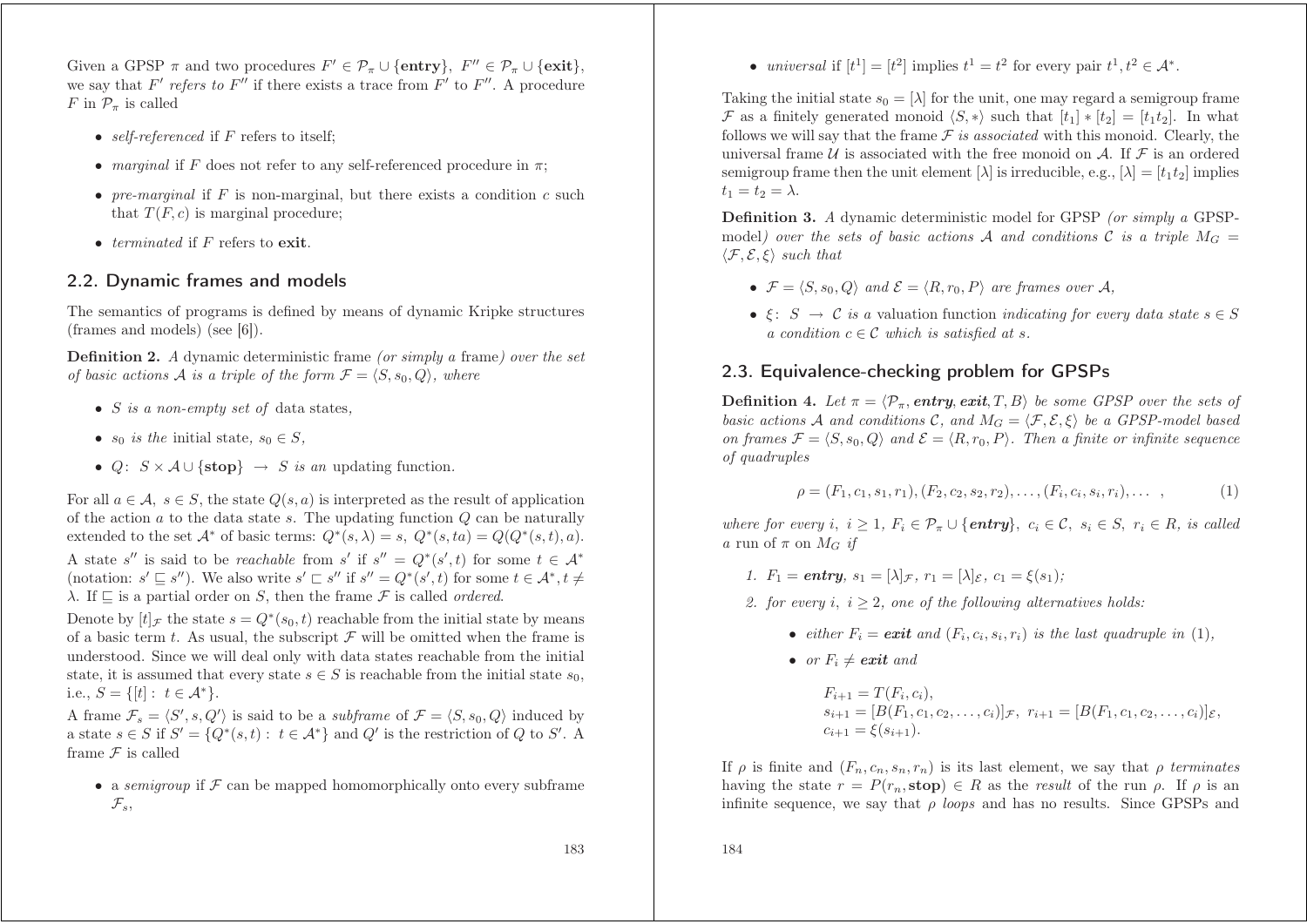frames under consideration are deterministic, every program  $\pi$  has the unique run  $\rho(\pi, M_G)$  on a given model  $M_G$ . We denote the result of  $\rho(\pi, M_G)$  by  $[\rho(\pi, M_G)]$ , assuming that  $[\rho(\pi, M_G)]$  is undefined if  $\rho(\pi, M_G)$  loops.

Let  $\pi'$  and  $\pi''$  be some GPSPs, M a GPSP-model, and  $\mathcal{F}, \mathcal{E}$  be frames. Then  $\pi'$  and  $\pi''$  are called

- *equivalent on*  $M_G$  ( $\pi' \sim_{M_G} \pi''$ , in symbols) if  $[\rho(\pi', M_G)] = [\rho(\pi'', M_G)],$ i.e., either both runs  $\rho(\pi', M_G)$  and  $\rho(\pi'', M_G)$  loop (and hence have no results) or both of them terminate with the same state  $r$  as their results;
- *equivalent on*  $\mathcal{F}, \ \mathcal{E}$  ( $\pi' \sim_{\mathcal{F}, \mathcal{E}} \pi''$ , in symbols) if  $\pi' \sim_{M_G} \pi''$  for every model  $M = \langle \mathcal{F}, \mathcal{E}, \xi \rangle$  based on  $\mathcal{F}$  and  $\mathcal{E}$ .

The *equivalence-checking problem* w.r.t. frames  $\mathcal{F}, \mathcal{E}$  is to check, given an arbitrary pair  $\pi'$ ,  $\pi''$  of GPSPs, whether  $\pi' \sim_{\mathcal{F}, \mathcal{E}} \pi''$  holds. When the decidability and complexity aspects of the equivalence problem are concerned, the frames  $\mathcal{F}$ ,  $\mathcal{E}$  under consideration are assumed to be effectively characterized in logic or algebraic terms.

### 3. Embedding sequential and recursive programs into GPSPs

In this section we show that the computational model of generalized propositional sequential programs is sufficiently expressive for presenting uniformly the equivalence-checking problem for various models of computer programs. We consider two models of computer programs—sequential imperative programs with multiple outputs and linear recursive programs—and demonstrate the embedding of these models into GPSPs.

#### 3.1. Sequential programs with multiple outputs

As was observed in Section 1, if more than one output statements are executed along <sup>a</sup> run of <sup>a</sup> sequential program, the result of computation is specified not by the final data state when the program terminates, but by the sequence of data states reached by the program after successive execution of output statements. Formally, the equivalence-checking problem for this class of programs can be defined as follows.

Suppose that the set of basic actions is split into disjoint sets  $\mathcal{A}_1$  and  $\mathcal{A}_2$ . The actions from  $A_1$  are used just to output current intermediate results, whereas those from  $A_2$  are conventional actions whose execution is invisible to the external observer.

**Definition 5.** *A deterministic propositional sequential program (PSP) over sets* A, C, P *is a* finite labeled transition system  $\pi = \langle \mathcal{P}_{\pi}, \text{entry}, \text{exit}, T, B \rangle$ . *where*

- $\mathcal{P}_{\pi}$  denotes the set of program points in  $\pi$ ;
- *entry is the* initial point *of the program;*
- *exit is the* terminal point *of the program;*
- $T: (\mathcal{P}_{\pi} \cup \{entry\}) \times \mathcal{C} \rightarrow (\mathcal{P}_{\pi} \cup \{exit\})$  *is a* transition function;
- $B: \mathcal{P}_{\pi} \cup \{\text{entry}\} \to \mathcal{A}$  *is a* binding function.

Let  $\mathcal{F} = \langle S, s_0, Q \rangle$  be a frame and  $\xi$  a valuation function on  $\mathcal{F}$ . Then the run of PSP  $\pi$  on the PSP-model  $M = \langle \mathcal{F}, \xi \rangle$  is a finite or infinite sequence of triples

$$
\rho = (F_1, c_1, s_1), (F_2, c_2, s_2), \dots, (F_i, c_i, s_i), \dots \tag{2}
$$

such that

- 1.  $F_i \in \mathcal{P}_{\pi} \cup \{\text{entry}\}\text{, } c_i \in \mathcal{C}, s_i \in S \text{ for every } i, i \geq 1,$
- 2.  $F_1 = \text{entry}, c_1 = \xi(s_0), s_1 = [\lambda]_{\mathcal{F}};$
- 3. for every  $i, i \geq 2$ , one of the following alternatives holds:
	- either  $F_i = \textbf{exit}$  and  $(F_i, c_i, s_i)$  is the last triple in (2),
	- or  $T(F_i, c_i) \neq \textbf{exit}$  and

$$
F_{i+1} = T(F_i, c_i), \ s_{i+1} = Q(s_i, B(F_i)), \ c_{i+1} = \xi(s_{i+1}),
$$

If  $\rho$  is finite and  $(F_n, c_n, s_n)$  is its last element, we say that  $\rho$  *terminates*. The result  $r(\pi,M)$  of a terminating run  $\rho$  of a PSP  $\pi$  on a model M is defined as follows. Let  $i_1, i_2, \ldots, i_k$  be the sequence of all indices such that  $B(F_{i_i}) \in$  $\mathcal{A}_1$ . Then  $r(\pi, M) = \langle s_{i_1}, s_{i_2}, \ldots, s_{i_k} \rangle$ . If  $\rho$  does not terminate then the result  $r(\pi, M)$  is undefined.

The equivalence of PSPs  $\pi'$  and  $\pi''$  on models and frames is defined analogously to that of GPSPs.

Now we show that the equivalence-checking problem for PSPs with multiple outputs can be reduced to the equivalence-checking problem for GPSPs.

With every PSP  $\pi = \langle \mathcal{P}_{\pi}, \text{entry}, \text{exit}, T, B \rangle$  we associate a GPSP  $\widehat{\pi} = \langle \mathcal{P}_{\pi}, \textbf{entry}, \textbf{exit}, T, \widehat{B} \rangle$  such that  $\widehat{B}(F,c) = B(F)$  for every procedure  $F \in \mathcal{P}_{\pi}$  and every condition  $c \in \mathcal{C}$ .

Given a PSP-model  $M = \langle \mathcal{F}, \xi \rangle$  based on the frame  $\mathcal{F} = \langle S, s_0, Q \rangle$ , we consider a GPSP-model  $M_G = \langle \mathcal{F}, \mathcal{E}, \xi \rangle$ , where the frame  $\mathcal{E} = \langle R, r_0, P \rangle$  is defined as follows: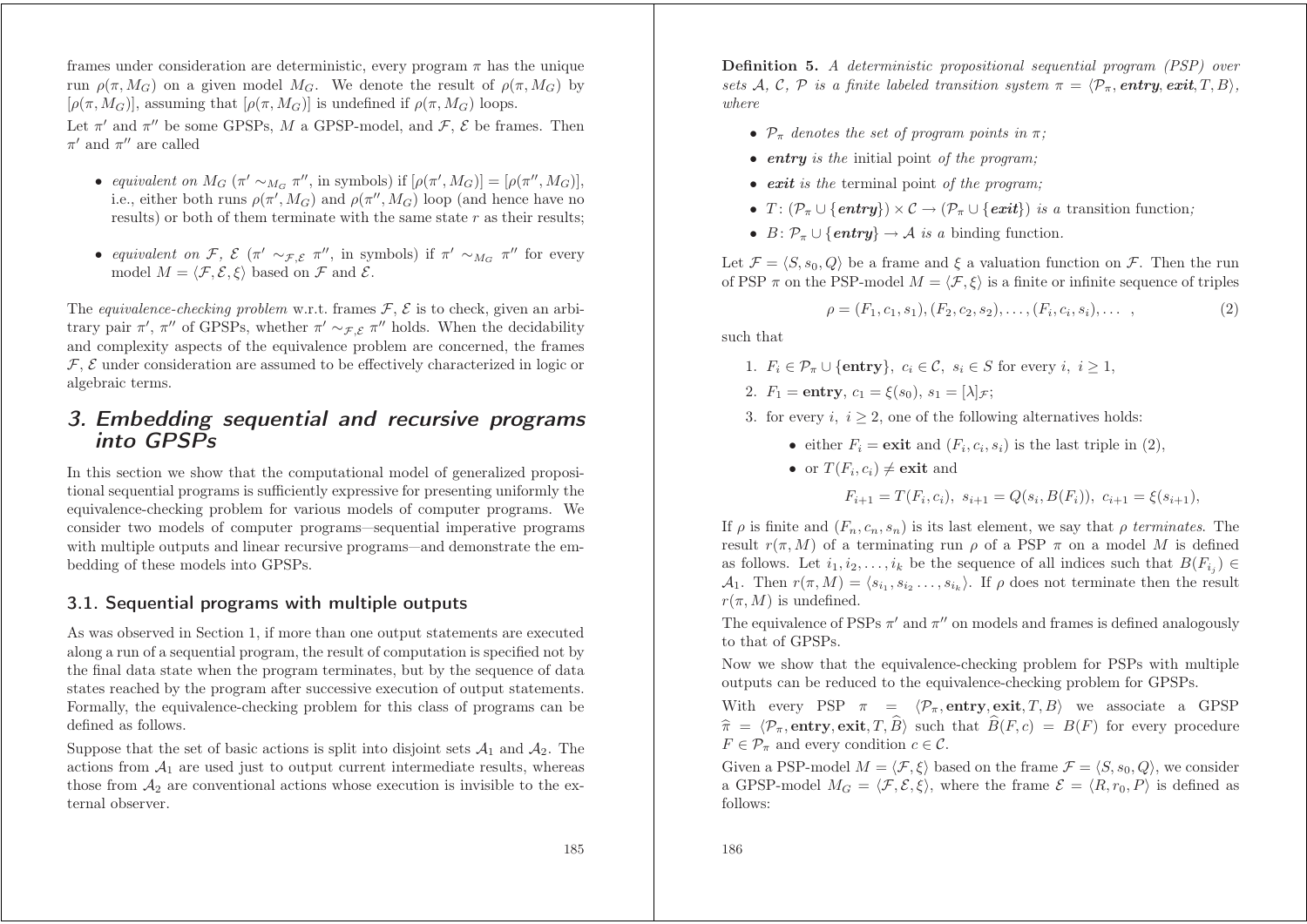- 1. R is the set of all finite sequences  $\langle s_1, s_2, \ldots, s_k \rangle$  of data states from F;
- 2. the initial state  $r_0$  is the sequence  $\langle s_0 \rangle$ ;
- 3. for every state  $r = \langle s_1, \ldots, s_k \rangle$  in R and every action a in  $\mathcal{A} \cup \{ \text{stop} \}$

(a) 
$$
P(r, a) = \langle s_1, s_2, \dots, s_{k-1}, Q(s_k, a), Q(s_k, a) \rangle
$$
 if  $a \in \mathcal{A}_1$ ;

(b) 
$$
P(r, a) = \langle s_1, s_2, \dots, s_{k-1}, Q(s_k, a) \rangle
$$
 if  $a \in \mathcal{A}_2$ ;

(c) 
$$
P(r, \text{stop}) = \langle s_1, s_2, \dots, s_{k-1}, s_0 \rangle
$$
.

The following theorem shows that PSPs with multiple outputs can be embedded into GPSPs:

**Theorem 1.** *Let*  $\pi_1$  *and*  $\pi_2$  *be PSPs and*  $M = \langle \mathcal{F}, \xi \rangle$  *a PSP model. Consider*  $\hat{H}$  *the GPSPs*  $\widehat{\pi}_1$ ,  $\widehat{\pi}_2$  *and the GPSP-model*  $M_G = \langle \mathcal{F}, \mathcal{E}, \xi \rangle$  *as defined above. Then* 

1. 
$$
\pi_1 \sim_M \pi_2 \iff \hat{\pi}_1 \sim_{M_G} \hat{\pi}_2;
$$
  
2.  $\pi_1 \sim_{\mathcal{F}} \pi_2 \iff \hat{\pi}_1 \sim_{\mathcal{F}, \mathcal{E}} \hat{\pi}_2.$ 

Moreover, if F is a semigroup frame then  $\mathcal E$  is a semigroup frame as well.

Thus, the equivalence-checking problem for sequential programs with multiple outputs can be reduced to the equivalence-checking problem for GPSPs without loss of specific algebraic features of semantics.

#### 3.2. Linear recursive programs

Let  $\mathcal A$  and  $\mathcal P$  be the sets of basic actions and procedures, respectively. By a *term* we mean any finite sequence of basic actions and procedures. A term t is called *linear* if at most one procedure occurs in <sup>t</sup> and the rightmost element of <sup>t</sup> is <sup>a</sup> basic action. The set of all linear terms over A∪P is denoted by *LinTerm*. We write  $F \in t$  to indicate that a procedure F occurs in t. If  $t = a_1 a_2 \ldots a_n$ then the term  $a_n \n\t\dots a_2 a_1$  is called the *reverse* of t and denoted by  $t^{-1}$ .

A *definition* of <sup>a</sup> procedure F is an expression D of the form

$$
F = \text{if } c^1 \text{ then } t_1 \text{ else}
$$
  
if  $c^2 \text{ then } t_2 \text{ else}$   
...  
if  $c^{I-1} \text{ then } t_{I-1} \text{ else } t_I$ 

where  $t_i \in \text{LinTerm}, c^i \in \mathcal{C} = \{c^1, c^2, \ldots, c^I\}, 1 \leq i \leq I$ . The definition above will be also written as

$$
F: (c^1, t_1), (c^2, t_2), \dots, (c^I, t_I) \tag{3}
$$

The first occurrence of F in D is called the *head* of D, and the list of pairs  $(c^1, t_1), (c^2, t_2), \ldots, (c^I, t_I)$  is the *body* of D. For every pair  $(c^i, t_i)$  in the body of D, the term  $t_i$  is called a  $c^i$ -variant of the definition D.

**Definition 6.** *A* (deterministic) linear recursive program (LRP) *over the sets*  $\mathcal{A}, \mathcal{C}, \mathcal{P}$  *is a tuple*  $\pi = \langle G, D_1, D_2, \ldots, D_n \rangle$ *, where* 

- $G \in LinTerm$  *is the* goal *of the program*;
- D<sup>1</sup>, D<sup>2</sup>,...,D<sup>n</sup> *are definitions of pairwise different procedures*  $F_1,\ldots,F_n$ .

The set of procedures  $\{F_1,\ldots,F_n\}$  defined in an LRP  $\pi$  is denoted by  $\mathcal{P}_{\pi}$ . Given a procedure F in  $\mathcal{P}_{\pi}$ , we write  $D_{\pi}(F)$  for the definition of F in  $\pi$ , and  $D_{\pi}(F, c)$  for the c-variant of  $D_{\pi}(F)$ . If a program is understood, the subscript  $\pi$  will be omitted. It is also assumed that every procedure occurring in  $\pi$  is defined in  $\pi$ .

The semantics of LRPs is defined by means of dynamic frames and models.

**Definition 7.** *Let*  $\pi = \langle G, D_1, D_2, \ldots, D_n \rangle$  *be some LRP and*  $M = \langle F, \xi \rangle$  *a* model based on a frame  $\mathcal{F} = \langle S, s_0, Q \rangle$ . A finite or infinite sequence of triples

$$
\rho = (t_1, s_1, c_1), (t_2, s_2, c_2) \dots, (t_i, s_i, c_i), \dots \tag{4}
$$

*where*  $t_i \in LinTerm, s_i \in S, c_i \in C, i \geq 1$ , *is called a* run of  $\pi$  on M *if*  $t_1 = G$ *and* for every *i*,  $i \geq 1$ *, one of the following conditions holds:* 

- *1. if*  $t_i$  *is a basic term then*  $s_i = Q^*(s_{i-1}, t_i^{-1}), c_i = \xi(s_i)$ *, and the triple*  $(t_i, s_i, c_i)$  *is the last element of*  $(2)$ ;
- *2. if*  $t_i$  *is a non-basic term of the form*  $t_i = TFt$ *, where*  $F \in \mathcal{P}_{\pi}$ *,*  $t \in \mathcal{A}^*$ *, then*  $s_i = Q^*(s_{i-1}, t^{-1}), c_i = \xi(s_i), t_{i+1} = TD(F, c_i)$ .

If  $\rho$  is finite and the triple  $(s_m, c_m, t_m)$  is its last element, we say that  $\rho$  *terminates* with *result*  $s_m$ . If  $\rho$  is an infinite sequence, we say that  $\rho$  *loops*. Since LRPs and frames under consideration are deterministic, every program  $\pi$  has a unique run  $\rho(\pi,M)$  on a given model M. We denote by  $[\rho(\pi,M)]$  the result of  $\rho(\pi,M)$ , assuming that  $[\rho(\pi,M)]$  is undefined if  $\rho(\pi,M)$  loops.

The equivalence of LRPs  $\pi'$  and  $\pi''$  on models and frames is defined similarly to that of GPSPs.

Now we show that the equivalence-checking problem for LRPs can be reduced to the equivalence-checking problem for GPSPs.

First, we define <sup>a</sup> translation from LRPs into GPSPs. Given the set A of basic actions for LRPs, we introduce a set  $\overline{A}$  of basic actions for GPSPs by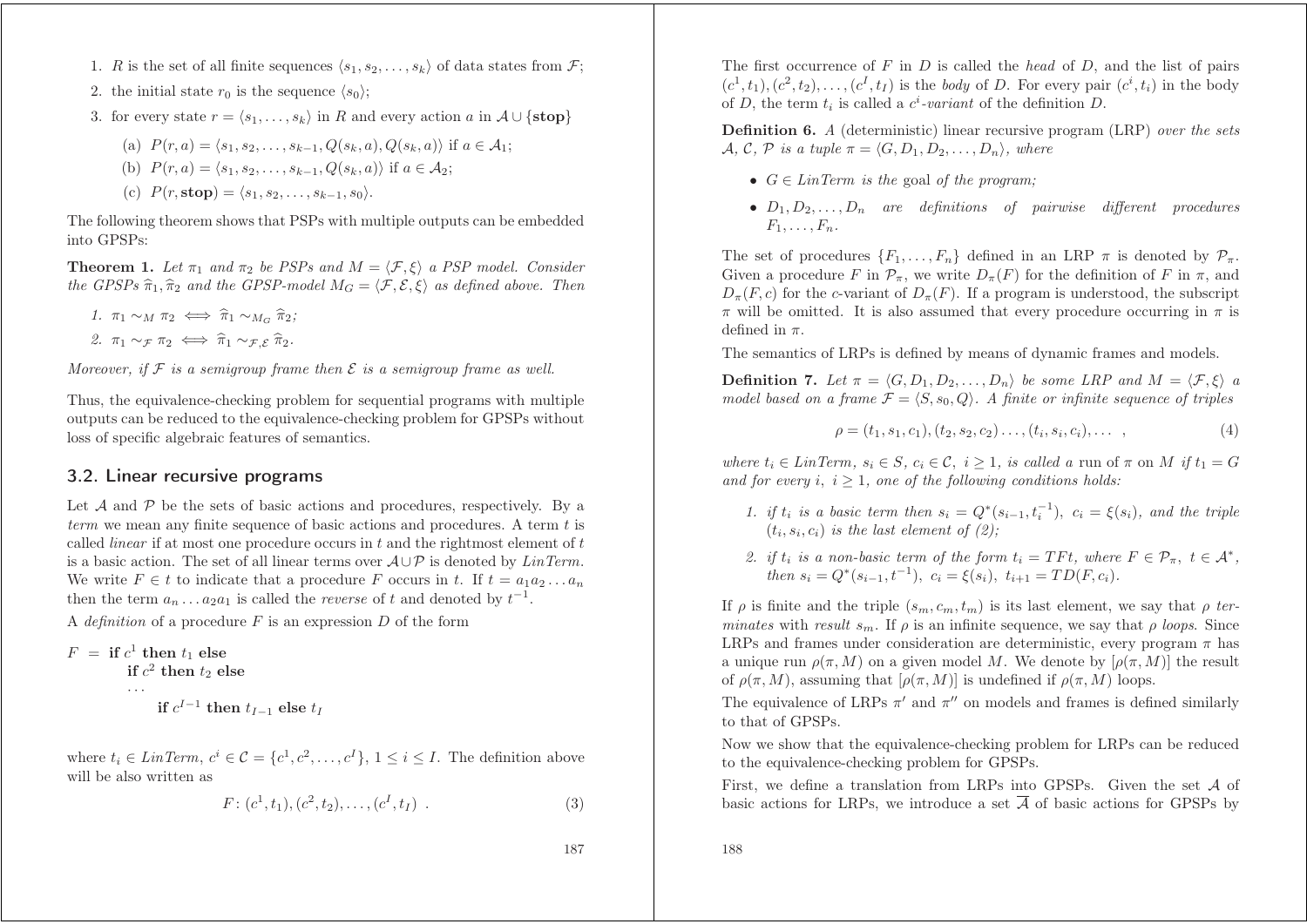taking  $\overline{A} = \{ \langle \lambda, a \rangle : a \in A \} \cup \{ \langle a, \lambda \rangle : a \in A \}$ . For any pair of basic terms  $t_1 = a_1, \ldots, a_k$  and  $t_2 = a'_1, \ldots, a'_m$  over A we denote by  $\langle t_2, t_1 \rangle$  the term  $\langle \lambda, a_1 \rangle \ldots \langle \lambda, a_k \rangle \langle a_1', \lambda \rangle \ldots \langle a_m', \lambda \rangle.$ 

Let  $\pi = \langle G, D_1, D_2, \ldots, D_n \rangle$  be an LRP over A, C, and P. The corresponding GPSP  $\overline{\pi} = \langle \mathcal{P}_{\overline{\pi}}, \text{entry}, \text{exit}, T, B \rangle$  is defined as follows:

- 1.  $\mathcal{P}_{\overline{\pi}} = \mathcal{P}_{\pi}$ , entry = G;
- 2. for every procedure  $f \in \mathcal{P}_{\pi}$  and every condition  $c \in \mathcal{C}$ ,
	- (a) if  $D_{\pi}(F, c) = t$ , where t is a basic term in  $\mathcal{A}^*$ , then  $T(F, c) = \text{exit}$ and  $B(F, c) = \langle \lambda, t \rangle$ ;
	- (b) if  $D_{\pi}(F, c) = t'F't$ , where  $t, t'$  are basic terms in  $\mathcal{A}^*$  and  $F'$  is a procedure in  $\mathcal{P}_{\pi}$ , then  $T(F, c) = F'$  and  $B(F, c) = \langle t', t \rangle$ .

Next we relate dynamic models for LRP with GPSP-models. Let  $M = \langle \mathcal{F}, \xi \rangle$ be a dynamic model over the set of basic actions  $A$  and conditions  $C$ . Then the corresponding GPSP-model  $M_G = \langle \mathcal{F}, \mathcal{E}, \xi \rangle$  is obtained from M by adopting the updating function Q to the basic actions from  $\overline{A}$ 

$$
Q(s,\langle t',t\rangle)=Q(s,t)
$$

and by adding to M a frame  $\mathcal{E} = \langle R, r_0, P \rangle$  such that

- 1.  $R = (\mathcal{A} \cup \{ \text{stop} \}) \times S$ ;
- 2.  $r_0 = \langle \lambda, s_0 \rangle$  is the initial state;
- 3. the updating function  $P: R \times (\overline{A} \cup {\text{stop}})) \rightarrow R$  is defined for each  $r = \langle t, s \rangle$  in R by the following equalities:
	- (a)  $P(r, \text{stop}) = \langle \text{stop}, Q^*(s, t) \rangle;$
	- (b)  $P(r, \langle a, \lambda \rangle) = \langle at, s \rangle;$
	- (c)  $P(r, \langle \lambda, a \rangle) = \langle t, Q(s, a) \rangle$ .

The following theorem shows that LRP can be embedded into GPSPs:

**Theorem 2.** Let  $\pi_1$  and  $\pi_2$  be LRPs, and  $M = \langle \mathcal{F}, \xi \rangle$  a PSP model. Consider *the GPSPs*  $\overline{\pi}_1$ ,  $\overline{\pi}_2$  *and the GPSP* model  $M_G = \langle \mathcal{F}, \mathcal{E}, \xi \rangle$  *as defined above.* Then

*1.*  $\pi_1 \sim_M \pi_2 \iff \overline{\pi}_1 \sim_{M_G} \overline{\pi}_2$ ; 2.  $\pi_1 \sim \pi \pi_2 \iff \overline{\pi}_1 \sim \pi \cdot \overline{\pi}_2$ .

Moreover, if F is a semigroup frame then  $\mathcal E$  is a semigroup frame as well.

Thus, the equivalence-checking problem for linear recursive programs can be reduced to the equivalence-checking problem for GPSPs without loss of specific semantic features.

## 4. How to design <sup>a</sup> polynomial time equivalence-checking algorithms for GPSPs

In this section we present an approach to the design of efficient equivalencechecking algorithms for GPSPs w.r.t. some ordered semigroup frames. Its key idea is as follows. Given frames F,  $\mathcal E$  and a pair of programs  $\pi^1$ ,  $\pi^2$ , we first choose some specific semigroups U and V to encode all pairs of states  $\langle s', s'' \rangle$ in F and  $\langle r', r'' \rangle$  in E. This encoding is intended to estimate the extent to which the intermediate data states of program runs "diverge" to that moment. Then, using this encoding, we construct a graph structure  $\Gamma_{\pi^1,\pi^2}$  to represent all pairs of runs  $\rho(\pi^1, M)$ ,  $\rho(\pi^2, M)$  of programs  $\pi^1, \pi^2$  on the models based on the frames  $\mathcal F$  and  $\mathcal E$ . We show that to check the equivalence of  $\pi^1$  and  $\pi^2$  we only need to analyze a fragment of  $\Gamma_{\pi^1,\pi^2}$  whose size is polynomial in  $|\pi^1|$  and  $|\pi^2|$ . The construction of  $\Gamma_{\pi^1,\pi^2}$  involves solutions to the reachability problem "s'  $\subseteq$  s''?" for the frame F and the identity problem " $w' = w''$ ?" for the semigroups  $U$  and  $V$ . If these problems are decidable in polynomial time, the equivalence-checking problem for GPSPs w.r.t.  $\mathcal{F}$ ,  $\mathcal{E}$  is decidable in polynomial time as well. Using this technique, we demonstrate that the equivalence-checking problem for LRPs w.r.t. the frames associated with free commutative monoids is decidable in polynomial time.

Suppose that U is a finitely generated monoid, and  $u^+, u^*$  are the distinguished elements in U. Denote by  $\circ$  and e the binary operation on U and the unit of U, respectively.

**Definition 8.** The triple  $K = \langle U, u^+, u^* \rangle$  *is said to be a* criteria system for *a semigroup* frame  $\mathcal{F} = \langle S, s_0, Q \rangle$  *if* K and F meet the following requirements:

 $(R1)$  *there exists a homomorphism*  $\varphi$  *of*  $S \times S$  *into* U *such that* 

 $[t_1]=[t_2] \iff u^+\circ \varphi(\langle [t_1],[t_2]\rangle) \circ u^*=e$ 

*holds* for every pair  $t_1$ ,  $t_2$  *in*  $\mathcal{A}^*$ ,

 $(R2)$  *for every element* u *in*  $U \circ u^*$  *the equation*  $X \circ u = e$  *has at most one solution* X *in the coset*  $u^+ \circ U$ .

Let  $\mathcal{F} = \langle S, s_0, Q \rangle$  and  $\mathcal{E} = \langle R, r_0, P \rangle$  be semigroup frames, and  $\mathcal{F}$  an ordered frame. Suppose that  $K_{\mathcal{F}} = \langle U, u^+, u^* \rangle$  and  $K_{\mathcal{E}} = \langle V, v^+, v^* \rangle$  are criteria systems for these frames such that  $\varphi: S \times S \to U$  and  $\psi: R \times R \to V$  are the required

190

189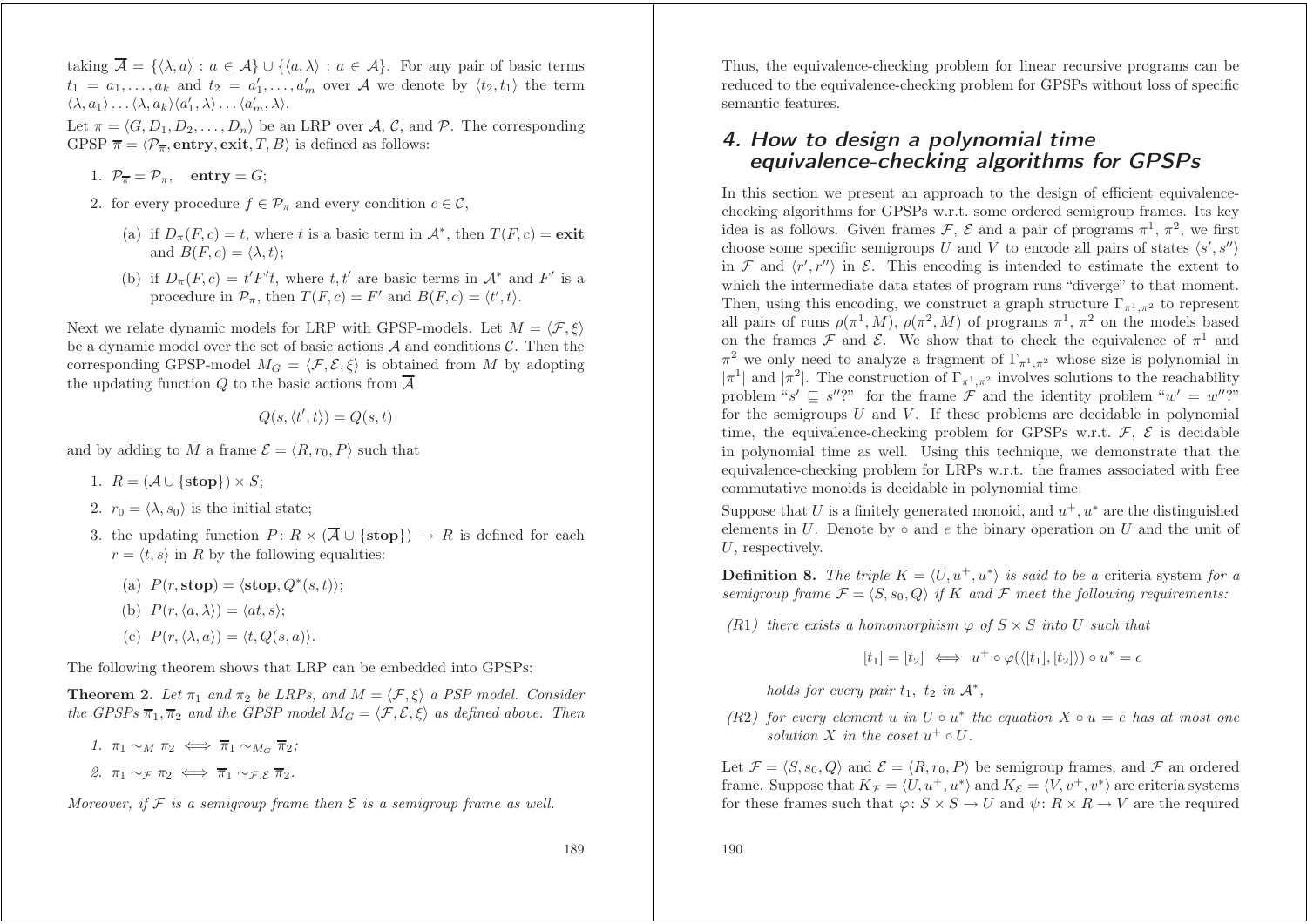homomorphisms. We assume that the coset  $u^+ \circ U$  is divided into four disjoint  $s$ ets  $U_- = \{ u^+ \circ \varphi (\langle s, s \rangle) \}, \ U_< = \{ u^+ \circ \varphi (\langle s', s'' \rangle) \, : \, s' \sqsubset s'' \}, \ U_> = \{ u^+ \circ \varphi (\langle s', s'' \rangle) \}$  $\varphi(\langle s',s'' \rangle) : s'' \sqsubset s' \}$  and  $U_{\emptyset} = (u^+ \circ U) - (U_- \cup U_< \cup U_>)$ . Since F is an ordered semigroup frame, checking reachabilities  $s' \sqsubseteq s''$  and  $s'' \sqsubseteq s'$  would suffice to decide which of these classes contains  $u^+ \circ \varphi(\langle s', s'' \rangle)$ .

Given a pair of GPSPs  $\pi^1$ ,  $\pi^2$  such that  $\mathcal{P}_{\pi^1} \cap \mathcal{P}_{\pi^2} = \emptyset$ , we define a rooted labeled directed graph  $\Gamma_{\pi^1,\pi^2}$  as follows.

The nodes of  $\Gamma_{\pi^1,\pi^2}$  are quadruples  $(F_1,F_2,u,v)$  such that  $F_1$  and  $F_2$  are procedures from  $\pi^1$  and  $\pi^2$ , respectively, and u, v are elements from the cosets  $u^+ \circ U$  and  $v^+ \circ V$ , respectively.

The root of  $\Gamma_{\pi^1, \pi^2}$  is the node  $w_0 = (\text{entry}, \text{entry}, u^+, v^+).$ 

The arcs of  $\Gamma_{\pi^1,\pi^2}$  are marked with pairs  $(c_1,c_2)$  in  $(\mathcal{C}\cup\{\varepsilon\})\times(\mathcal{C}\cup\{\varepsilon\})$ . The arcs connect nodes in  $\Gamma_{\pi^1,\pi^2}$  according to the following rules. Consider an arbitrary node  $w = (F_1, F_2, u, v)$  in  $\Gamma_{\pi^1, \pi^2}$ .

- 1. If  $u \in U_{\emptyset}$  and  $F_1, F_2 \neq \textbf{exit}$  then for every pair  $(c_1, c_2) \in \mathcal{C} \times \mathcal{C}$  the arc marked with  $(c_1, c_2)$  leads from w to  $w' = (F'_1, F'_2, u', v')$  such that  $F_1' = T_{\pi^1}(F_1, c_1),\ F_2' = T_{\pi^2}(F_2, c_2),\ u' = u\circ\varphi(\langle [t_1]_{\mathcal{F}}, [t_2]_{\mathcal{F}}\rangle),\ v' = v\circ$  $\psi(\langle [t_1]_\mathcal{E}, [t_2]_\mathcal{E}), \text{ where } t_1 = B_{\pi^1}(F_1, c_1) \text{ and } t_2 = B_{\pi^2}(F_2, c_2)].$
- 2. If  $u \in U$ , or  $F_1 = \textbf{exit}$  then for every  $c \in \mathcal{C}$  the arc marked with  $(\varepsilon, c)$ leads from w to the node  $w' = (F, F'_2, u', v')$  such that  $F'_2 = T_{\pi^2}(F_2, c)$ ,  $u'=u\circ\varphi (\langle [\lambda]_\mathcal{F},[t_2]_\mathcal{F})),\, v'=v\circ\psi (\langle [\lambda]_\mathcal{E},[t_2]_\mathcal{E})),\,\text{where}\,\, t_2=B_{\pi^2}(F_2,c)].$
- 3. If  $u \in U_{<}$  or  $F_2 = \textbf{exit}$  then for every  $c \in \mathcal{C}$  the arc marked with  $(c, \varepsilon)$ leads from w to the node  $w' = (F'_1, F_2, u', v')$  such that  $F'_1 = T_{\pi^1}(F_1, c)$ ,  $u' = u \circ \varphi (\langle [t_1]_{\mathcal{F}}, [\lambda]_{\mathcal{F}}) ), v' = v \circ \psi (\langle [t_1]_{\mathcal{E}}, [\lambda]_{\mathcal{E}}) ), \text{ where } t_1 = B_{\pi^1}(F_1, c)].$
- 4. If  $u \in U$ <sub>=</sub> and  $F_1, F_2 \neq \textbf{exit}$  then for every  $c \in \mathcal{C}$  the arc marked with  $(c, c)$  leads from w to the node  $w' = (F'_1, F'_2, u', v')$  such  $F'_1 = T_{\pi^1}(F_1, c)$ ,  $F_2' = T_{\pi^2}(F_2, c), u' = u \circ \varphi(\langle [t_1]_{\mathcal{F}}, [t_2]_{\mathcal{F}} \rangle), v' = v \circ \psi(\langle [t_1]_{\mathcal{E}}, [t_2]_{\mathcal{E}} \rangle),$  where  $t_1 = B_{\pi^1}(F_1, c)$  and  $t_2 = B_{\pi^2}(F_2, c)$ .

The directed paths in  $\Gamma_{\pi^1,\pi^2}$  encode all possible pairs of runs  $r(\pi^1, M), r(\pi^2, M)$ of the GPSPs  $\pi^1$  and  $\pi^2$  on the models M based on the frames  $\mathcal F$  and  $\mathcal E$ . The main characteristic feature of the graph  $\Gamma_{\pi^1,\pi^2}$  is presented in the following lemma:

**Lemma 1.** Suppose  $w_0, w_1, \ldots, w_m, m \ge 1$ , is a finite sequence of nodes in  $\Gamma_{\pi^1,\pi^2}$  such that  $w_0$  is the root of  $\Gamma$  and  $w_i = (F_1^i, F_2^i, u^i, v^i), 1 \leq i \leq m$ . Then *this sequence of nodes forms <sup>a</sup> path*

$$
w_0 \stackrel{(c_1^1, c_2^1)}{\longrightarrow} w_1 \stackrel{(c_1^2, c_2^2)}{\longrightarrow} \cdots \stackrel{(c_1^m, c_2^m)}{\longrightarrow} w_m
$$

 $\int f(x, y) \, dx \leq f(x, y)$  *iff there exists* a GPSP-model M based on the frames F and E such that each of the runs  $r(\pi^i, M)$ ,  $i = 1, 2$ , of the programs  $\pi^1$  and  $\pi^2$  has a prefix *of the form*

$$
(\textit{entry},c^{j^i_1}_i,s^{j^i_1}_i,r^{j^i_1}_i),(F^1_i,c^{j^i_2}_i,s^{j^i_2}_i,r^{j^i_2}_i),\ldots,(F^k_i,c^{j^i_k}_i,s^{j^i_k}_i,r^{j^i_k}_i),
$$

 $where \ c_i^{j_1^i}, c_i^{j_2^i}, \ldots, c_i^{j_k^i} \text{ is the subsequence of all those elements in } c_i^1, c_i^2, \ldots, c_i^m$  $$ *satisfy the following requirements*

$$
\begin{array}{rcl} u^j & = & u^+ \circ \varphi (\langle s_1^{l^1_j}, s_2^{l^2_j} \rangle), \\ v^j & = & v^+ \circ \psi (\langle r_1^{l^1_j}, r_2^{l^2_j} \rangle), \end{array}
$$

 $where l_j^i = \max\left\{l : l \leq j, l \in \{j_1^i, j_2^i, \ldots, j_k^i\}\right\}, i = 1, 2.$ 

**Proof.** By induction on m, using the definition of  $\Gamma_{\pi^1, \pi^2}$ .

A node w in  $\Gamma_{\pi^1,\pi^2}$  is said to be a *0-rejecting* node if it satisfies one of the following conditions:

 $\Box$ 

- 1.  $w = ($ **exit**, **exit**, *u*, *v* $)$  and  $v \circ v^* \neq e$ ;
- 2.  $w = (F^1, F^2, u, v)$  is such that one of the procedures  $F^1$ ,  $F^2$  is marginal, whereas the other one is <sup>a</sup> non-marginal.

Clearly, given a decision procedure for the identity problem " $v' = v''$ ?" on V it is easy to check whether  $w$  is a 0-rejecting node.

A node  $w_0$  in  $\Gamma_{\pi^1,\pi^2}$  is said to be a *1-rejecting* node if there exists an infinite path  $w_0, w_1, \ldots, w_n, \ldots$  in  $\Gamma_{\pi^1, \pi^2}$  which starts at  $w_0$  and satisfies one of the following conditions:

- 1. almost all nodes  $w_n = (F^1, F^2, u, v)$  in this path are such that  $u \in U$ and  $F^2$  is terminated procedure;
- 2. almost all nodes  $w_n = (F^1, F^2, u, v)$  in this path are such that  $u \in U$ and  $F<sup>1</sup>$  is terminated procedure.

**Lemma 2.**  $\pi^1 \sim_{\mathcal{F},\mathcal{E}} \pi^2$  iff no rejecting nodes are accessible from the root  $\Gamma_{\pi^1,\pi^2}.$ 

**Proof.** Follows from Lemma 1 and requirement  $(R1)$ . If a 1-rejecting node is accessible from the root of  $\Gamma_{\pi^1,\pi^2}$  then there is a GPSP-model M such that one of the runs  $\rho(\pi^1, M)$ ,  $\rho(\pi^2, M)$  terminates, whereas the other loops. If a node  $w = (F^1, F^2, u, v)$  is accessible from the root of  $\Gamma_{\pi^1, \pi^2}$  and one of the procedures, say  $F^1$ , is marginal, whereas the other  $(F^2)$  is a non-marginal then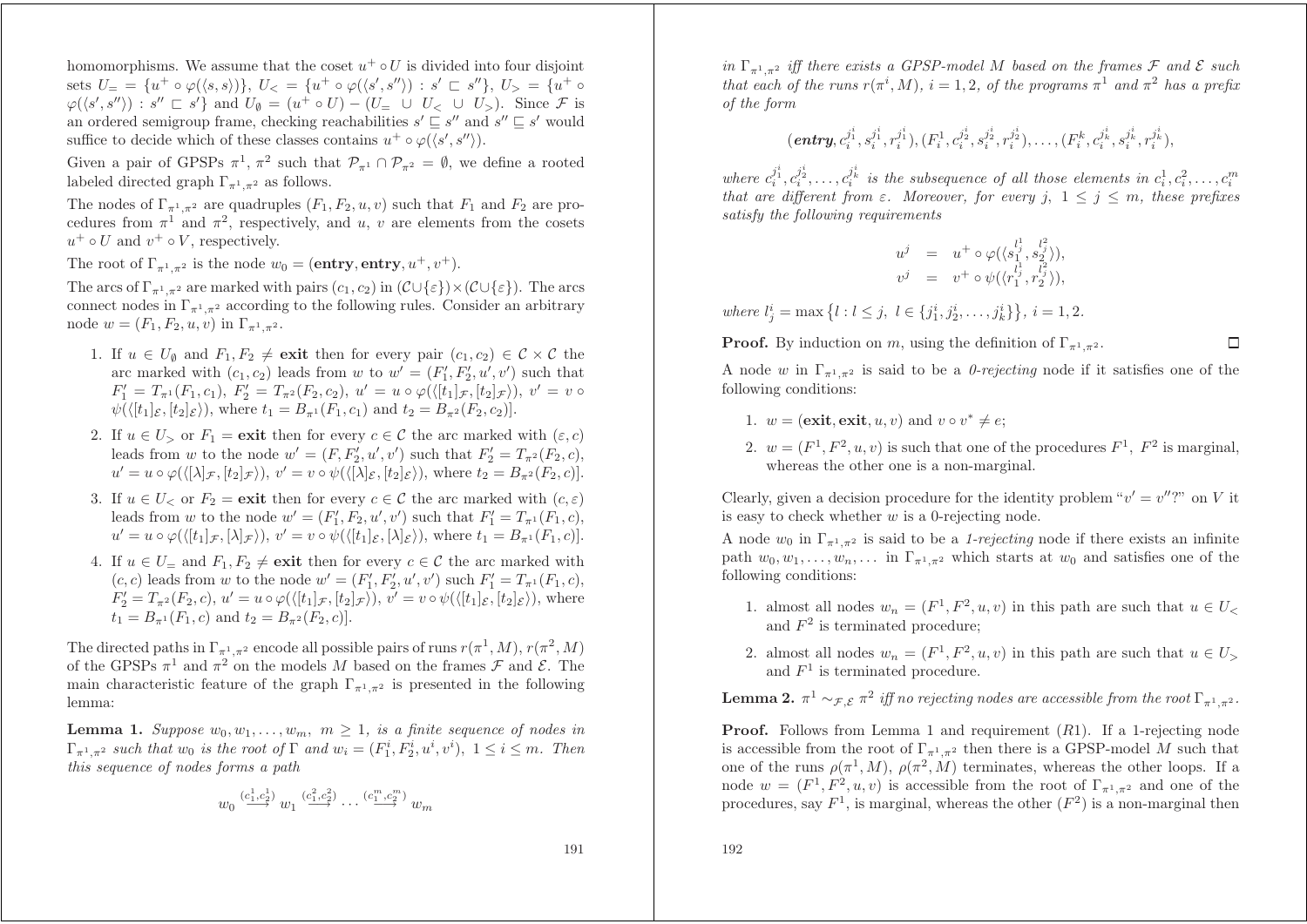there is a GPSP-model M such that the run  $\rho(\pi^+, M)$  terminates and the run  $\rho(\pi^2, M)$  loops. If a node  $w = ($ **exit**, **exit**,  $u, v$  is accessible from the root of  $\Gamma_{\pi^1,\pi^2}$  and  $v \circ v^* \neq e$  then there is a GPSP-model M such that both runs  $\Box$  $\rho(\pi^1, M), \, \rho(\pi^2, M)$  terminate but  $[\rho(\pi^1, M)] \neq [\rho(\pi^2, M)].$ 

**Lemma** 3. Suppose that both procedures  $F_1, F_2$  are terminated and two different  $\mathbf{p} = (F_1, F_2, u, v'), \quad w'' = (F_1, F_2, u, v'')$  are accessible from the root of  $\Gamma_{\pi^1,\pi^2}$ . Suppose also that neither w', nor w'' is a 1-rejecting node. Then some *0-rejecting* node is accessible from the root of  $\Gamma_{\pi^1,\pi^2}$ .

**Proof.** By Lemma 1, each path in  $\Gamma_{\pi^1, \pi^2}$  is associated with the pair of (prefixes of) runs  $\rho(\pi^1, M)$ ,  $\rho(\pi^2, M)$ . Since  $F_1$  is a terminated procedure and  $\mathcal F$  is an ordered frame, we may assume that  $\rho(\pi^1, M)$  terminates. Since w' and  $w''$  are not 1-rejecting nodes, this means that two different nodes of the form  $w'_1 = ($ **exit**,  $G_2, u_1, v'_1)$  and  $w''_1 = ($ **exit**,  $G_2, u_1, v''_1)$  are accessible from  $w'$  and  $w''$  respectively. The requirement (R2) of the criteria system  $K_{\mathcal{E}}$  guarantees that  $v'_1 \neq v''_1$ . If  $G_2$  is non-marginal then each of the nodes  $w'_1$  and  $w''_1$  is 0-rejecting. Otherwise, by applying Lemma 1, we may assume that  $\rho(\pi^2, M)$ also terminates. Then two different nodes of the form  $w_2' = ($ **exit**, **exit**,  $u_2, v_2'$ ) and  $w_2'' = (\text{exit}, \text{exit}, u_2, v_2'')$  are reachable from  $w_1'$  and  $w_1''$ . But, by the requirement (R2) of the criteria system  $K_{\mathcal{E}}$ , at most one of the elements  $w_2'$ ,  $w_2''$  may be equal to e. Hence, at least one of the nodes  $w_2'$ ,  $w_2''$  is 0-rejecting.

**Lemma** 4. Suppose both procedures  $F_1, F_2$  are pre-marginal and the node  $w =$  $(F_1, F_2, u, v)$  is accessible from the root of  $\Gamma_{\pi^1, \pi^2}$ . Suppose also that  $u \notin U$ and  $w$  is not a 1-rejecting node. Then some 0-rejecting node is accessible from *the root of*  $\Gamma_{\pi^1, \pi^2}$ *.* 

**Proof.** If  $F_1, F_2$  are pre-marginal nodes and  $u \notin U$ <sub>=</sub> then we may find a pair  $(c_1, c_2)$  of conditions such that the arc marked with  $(c_1, c_2)$  leads from w to a node  $w' = (F'_1, F'_2, u', v')$ , where one of the procedures  $F'_1, F'_2$  is marginal, whereas the other is non-marginal.  $\Box$ 

**Lemma 5.** Let  $N = (\max(|\pi_1|, |\pi_2|))^2 + 1$ , and  $F_1, F_2$  be a pair of procedures such that one of them is non-marginal, whereas the other is terminated. Suppose that at least N pairwise different nodes  $w_1 = (F_1, F_2, u^1, v^1), \ldots, w_N =$  $(F_1, F_2, u^N, v^N)$  are accessible from the root of  $\Gamma_{\pi^1, \pi^2}$  and all these nodes are not 1-rejecting. Then some 0-rejecting node is accessible from the root of  $\Gamma_{\pi^1,\pi^2}.$ 

**Proof.** If exactly one of the procedures  $F_1$ ,  $F_2$  is non-terminated or marginal then, by Lemma 1, a 0-rejecting node is accessible from any  $w_i$ . If  $u^i = u^j$  holds for some pair i, j, then  $v^i \neq v^j$  and, hence, by Lemma 3, some 0-rejecting node is also accessible from the root. Thus, it suffices to consider the case when (1) all elements  $u_1, \ldots, u_N$  are pairwise different and (2) both procedures  $F_1, F_2$ are non-marginal and terminated. It follows from  $(2)$  that from any node  $w_i$ it is possible to reach a node  $w_i' = (F_1', F_2', u_i', v_i')$  such that  $u_i' \in U_\emptyset \cup U_\equiv$  and one of the procedures, say  $F'_1$ , is pre-marginal. If  $F'_2$  is not pre-marginal then at least one of the successors of  $w_i'$  in  $\Gamma_{\pi^1,\pi^2}$  is a 0-rejecting node. Suppose that both  $F_1'$  and  $F_2'$  are pre-marginal. Then a consequence of (1) and the requirement (R2) for criteria system  $K_{\mathcal{F}_1}$  is the fact that a node of the form  $w'_{j} = (F'_{1}, F'_{2}, u'_{j}, v'_{j})$  is also reachable from another node  $w_{j}$  (where  $i \neq j$ ), and, moreover,  $u'_i \neq u'_j$ . By the requirement  $(R2)$  of the criteria system  $K_{\mathcal{F}}$ , at most one of the element  $u'_i$ ,  $u'_j$  is in  $U$ <sub>=</sub>. Hence, by Lemma 4, a 0-rejecting node is  $\Box$ accessible from the root of  $\Gamma_{\pi^1, \pi^2}$ .

**Lemma 6.** Let  $N = (\max(|\pi_1|, |\pi_2|))^2 + 1$ , and  $F_1, F_2$  be a pair of marginal pro*cedures.* Suppose that  $N+1$  pairwise different nodes  $w_0 = (F_1, F_2, u_0, v_0), w_1 =$  $(F_1, F_2, u_1, v_1), \ldots, w_N = (F_1, F_2, u_N, v_N)$  are accessible from the root of  $\Gamma_{\pi^1, \pi^2}$  $and v_0 \neq v_i$  for all  $i, 1 \leq i \leq N$ . Then some 0-rejecting node is accessible from *the root of*  $\Gamma_{\pi^1, \pi^2}$ *.* 

Proof. By combining the arguments used in the proofs of Lemmas 4,5.  $\Box$ 

**Lemma 7.** Let  $N = (\max(|\pi_1|, |\pi_2|))^2 + 1$ , and  $F_1, F_2$  be a pair of marginal pro*cedures.* Suppose that  $N+1$  pairwise different nodes  $w_0 = (F_1, F_2, u_1, v), w_1 =$  $(F_1, F_2, u_1, v), \ldots, w_N = (F_1, F_2, u_N, v)$  are accessible from the root of  $\Gamma_{\pi^1, \pi^2}$ . Then a 0-rejecting node is accessible from  $w_0$  only if a 0-rejecting node is ac*cessible from some*  $w_i$ ,  $1 \leq i \leq N$ .

Proof. By combining the arguments used in the proofs of Lemmas 4,5.  $\Box$ 

**Theorem 3.** Suppose that  $\mathcal{F} = \langle S, s_0, Q \rangle$  and  $\mathcal{E} = \langle R, r_0, P \rangle$  are semigroup *frames,* and  $K_{\mathcal{F}} = \langle U, u^+, u^* \rangle$  and  $K_{\mathcal{E}} = \langle V, v^+, v^* \rangle$  are criteria systems for these frames such that the identity problem " $x = y$ ?" is decidable in both  $s$ *emigroups* U and V *in* time  $\tau_1(n)$ *. Suppose also that* F *is in addition an* ordered frame such that the reachability problem  $[[t'] \sqsubseteq [t'']$ ?" is decidable in  $time \tau_2(n)$ *. Then the equivalence-checking problem*  $\pi^1 \sim_{\mathcal{F}, \mathcal{E}} \pi^2$ ?" is decidable  $\int$ *in*  $\lim_{n \to \infty} O(n^6(\tau_1(O(n^4)) + \tau_2(O(n^4))))$ *,*  $\lim_{n \to \infty} \lim_{n \to \infty} (|\pi_1|, |\pi_2|)$ *.* 

**Proof.** Let  $\pi^1$  and  $\pi^2$  be GPSPs, and  $n = \max(|\pi_1|, |\pi_2|)$ . By Lemma 2, the equivalence-checking problem for  $\pi^1$  and  $\pi^2$  is reduced to the accessibilitychecking of rejecting nodes in  $\Gamma_{\pi^1,\pi^2}$ . Consider an arbitrary pair of procedures  $F_1 \in \mathcal{P}_{\pi^1}$  and  $F_2 \in \mathcal{P}_{\pi^2}$ . We will show that to check the accessibility of a rejecting node from the root of  $\Gamma_{\pi^1,\pi^2}$  it suffices to analyze only a bounded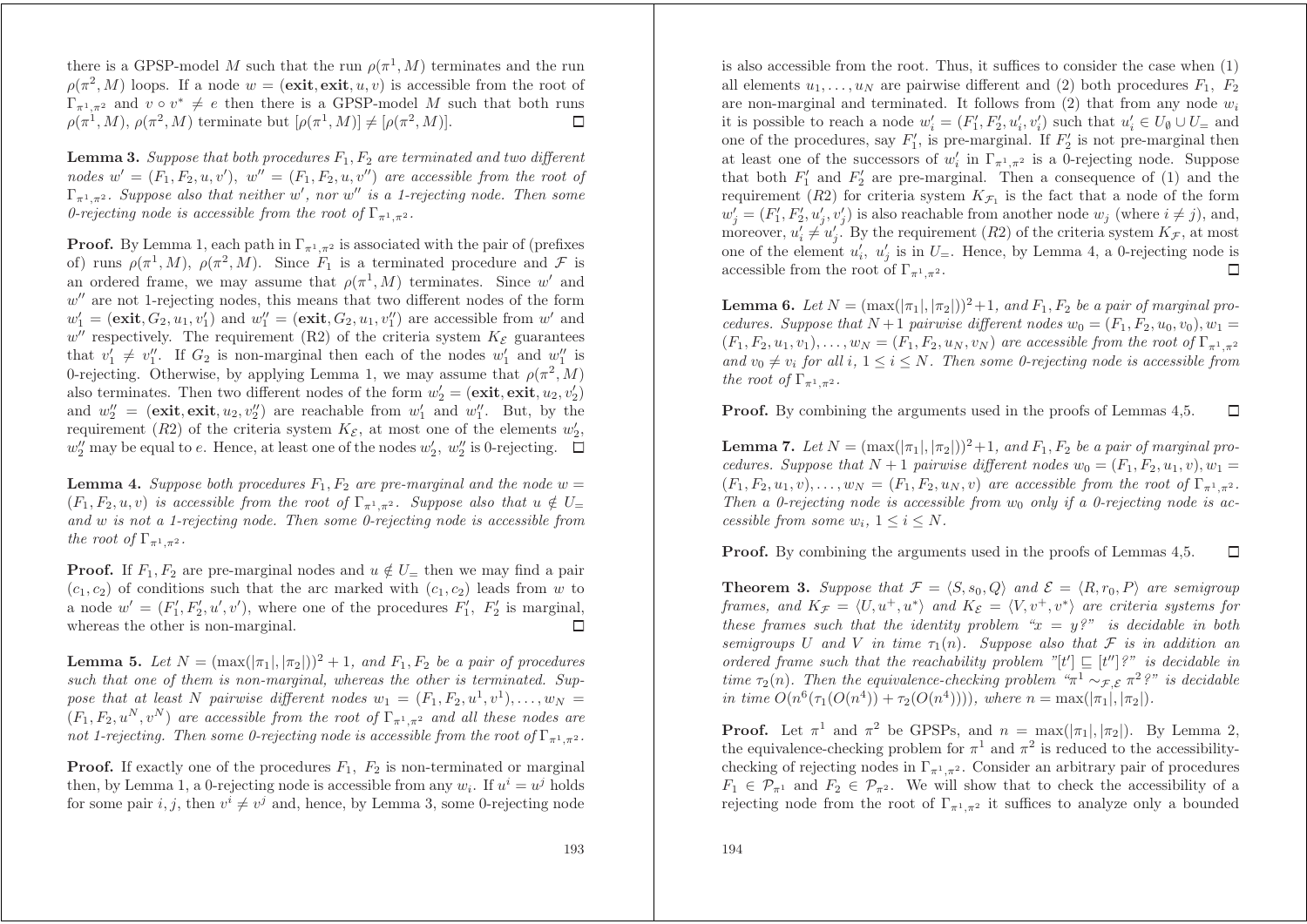number of the nodes  $(F_1, F_2, u, v)$  for every pair of procedures  $F_1, F_2$ .

If both procedures  $F_1$ ,  $F_2$  are non-terminated then it is clear that no rejecting nodes are accessible from any node of the form  $(F_1, F_2, u, v)$ .

If one of the procedures  $F_1$ ,  $F_2$  is terminated, whereas the other is nonterminated, then Lemma 1 guarantees that some rejecting node is accessible from any node of the form  $(F_1, F_2, u, v)$ .

Now consider the case when one of the procedures  $F_1$ ,  $F_2$  is non-marginal and the other is terminated. As evidenced by Lemmas  $3-5$ , if  $n^2 + 1$  nodes of the form  $w = (F_1, F_2, u, v)$  are accessible from the root of  $\Gamma_{\pi^1, \pi^2}$  then either one of these nodes is 1-rejecting, or some 0-rejecting node is accessible from the root of  $\Gamma_{\pi^1,\pi^2}$ .

Finally, suppose that both procedures  $F_1$ ,  $F_2$  are marginal. Then, by Lemmas 6 and 7, it suffices to consider only  $2n^2+1$  nodes of the form  $(F_1, F_2, u, v)$  to check the accessibility of any rejecting node via some node of the form  $(F_1, F_2, u, v)$ . Thus, to check the equivalence  $\pi^1 \sim_{\mathcal{F}, \mathcal{E}} \pi^2$  one need only to check the rooted fragment of  $\Gamma_{\pi^1,\pi^2}$  which includes at most  $2n^4 + n^2$  nodes. When constructing such a rooted fragment of size m we are forced to check inequalities  $[t'] \sqsubseteq [t'']$ and identities  $u^+ \circ \varphi (\langle [t'_1], [t'_2] \rangle) = u^+ \circ \varphi (\langle [t''_1], [t''_2] \rangle), v^+ \circ \psi (\langle [t'_1], [t'_2] \rangle) = v^+ \circ$  $\Box$  $\psi(\langle [t_1''], [t_2''] \rangle),$  where the size of terms  $t', t'', t_1', t_2', t_1'', t_2''$  is  $O(m)$ .

To demonstrate the use of Theorem 3, we consider the equivalence-checking problem for linear recursive programs w.r.t. commutative frames. Let  $\mathcal{F}_{fc}$  be a frame associated with a free commutative monoid. Suppose  $\mathcal{A} = \{a^1, \ldots, a^N\}$ and denote by Z <sup>a</sup> free Abelian group of range N generated by some elements  $q_1, \ldots, q_N$ . Then  $K = \langle Z, Z, e, e \rangle$  is a criteria system for  $\mathcal{F}_{fc}$ , assuming  $\varphi(\langle [a_i], [\lambda] \rangle) = q_i$  and  $\varphi(\langle [\lambda], [a_j] \rangle) = q_j^{-1}$  for every pair of actions  $a_i, a_j$ . It should be noted that the reachability problem in  $\mathcal{F}_{fc}$  and the identity problem in Z are decidable in linear time. Hence, by Theorem 3 the equivalence-checking problem for GPSPs w.r.t.  $\mathcal{F}_{fc}$  is decidable in polynomial time.

As in Section 3, given the set A of basic actions for LRPs, we introduce the set A of basic actions for GPSPs:  $\mathcal{A} = \{ \langle \lambda, a \rangle : a \in \mathcal{A} \} \cup \{ \langle a, \lambda \rangle : a \in \mathcal{A} \}$ and translate every LRP  $\pi$  into GPSP  $\overline{\pi}$ . Given a free commutative frame  $\mathcal{F} = \langle S, s_0, Q \rangle$ , we introduce a pair of frames  $\mathcal{F} = \langle S, s_0, Q_1 \rangle, \mathcal{E} = \langle S, s_0, Q_2 \rangle$ such that

$$
Q_1(s, \langle \lambda, a \rangle) = Q(s, a);
$$
  
\n
$$
Q_1(s, \langle a, \lambda, \rangle) = s;
$$
  
\n
$$
Q_2(s, \langle \lambda, a \rangle) = Q(s, a);
$$
  
\n
$$
Q_1(s, \langle a, \lambda, \rangle) = Q(s, a).
$$

**Theorem 4.** Let  $\pi_1$  and  $\pi_2$  be a pair of LRPs, and a frame  $\mathcal{F}_{fc}$  is associated with a free commutative frame. Then the frames  $\mathcal{F}, \mathcal{E}$  defined above are *associated also with free commutative monoids and*

$$
\pi_1 \sim_{\mathcal{F}} \pi_2 \iff \overline{\pi}_1 \sim_{\mathcal{F}, \mathcal{E}} \overline{\pi}_2.
$$

By combining Theorems 3 and 4 we arrive at

**Corollary 1.** *The equivalence-checking problem for linear recursive programs*  $w.r.t.$  frames associated with free commutative monoids is decidable in polyno*mial time.*

# 5. Conclusions

We introduce a new model of computation—a polysemantic model of propositional sequential programs (GPSPs)—into which both sequential and recursive models of programs can be embedded. This gives <sup>a</sup> uniform framework for studying the equivalence-checking problem for various classes of programs. This framework substantially extends the algebraic formalism of propositional models of computer programs developed in [27, 10, 18, 19]. An attempt to introduce program semantics where the intermediate and final results of computations are separated was initiated in [16]. In that paper the first-order model of sequential programs is considered and final results of computations are defined as <sup>a</sup> projection of intermediate results on some subset of program variables. But unlike our approach, this type of semantics for final results does not maintain the composition of program statements.

Theorems 3 and 4 demonstrate that some equivalence-checking techniques initially developed for propositional models of sequential programs [28] can be readily adopted to <sup>a</sup> more general model of computation—generalized propositional sequential programs. This gives us <sup>a</sup> hope that some new decidable cases of equivalence-checking problem can still be found.

## References

- [1] E. Ashcroft, Z. Manna, A. Pnueli, A decidable properties of monadic functional schemes, *J. ACM*, vol <sup>20</sup> (1973), <sup>N</sup> 3, p.489-499.
- [2] R. Bird, P. Walter, *Introduction to Functional Programming*, 1988, Prentice-Hall, Englewood Cliffs, NJ.
- [3] J.W. De Bakker, D.A. Scott, A theory of programs. Unpublished notes, Vienna:IBM Seminar, 1969.
- [4] A.P. Ershov, Theory of program schemata. In *Proc. of IFIP Congress <sup>71</sup>*, Ljubljana, 1971, p.93-124.

196